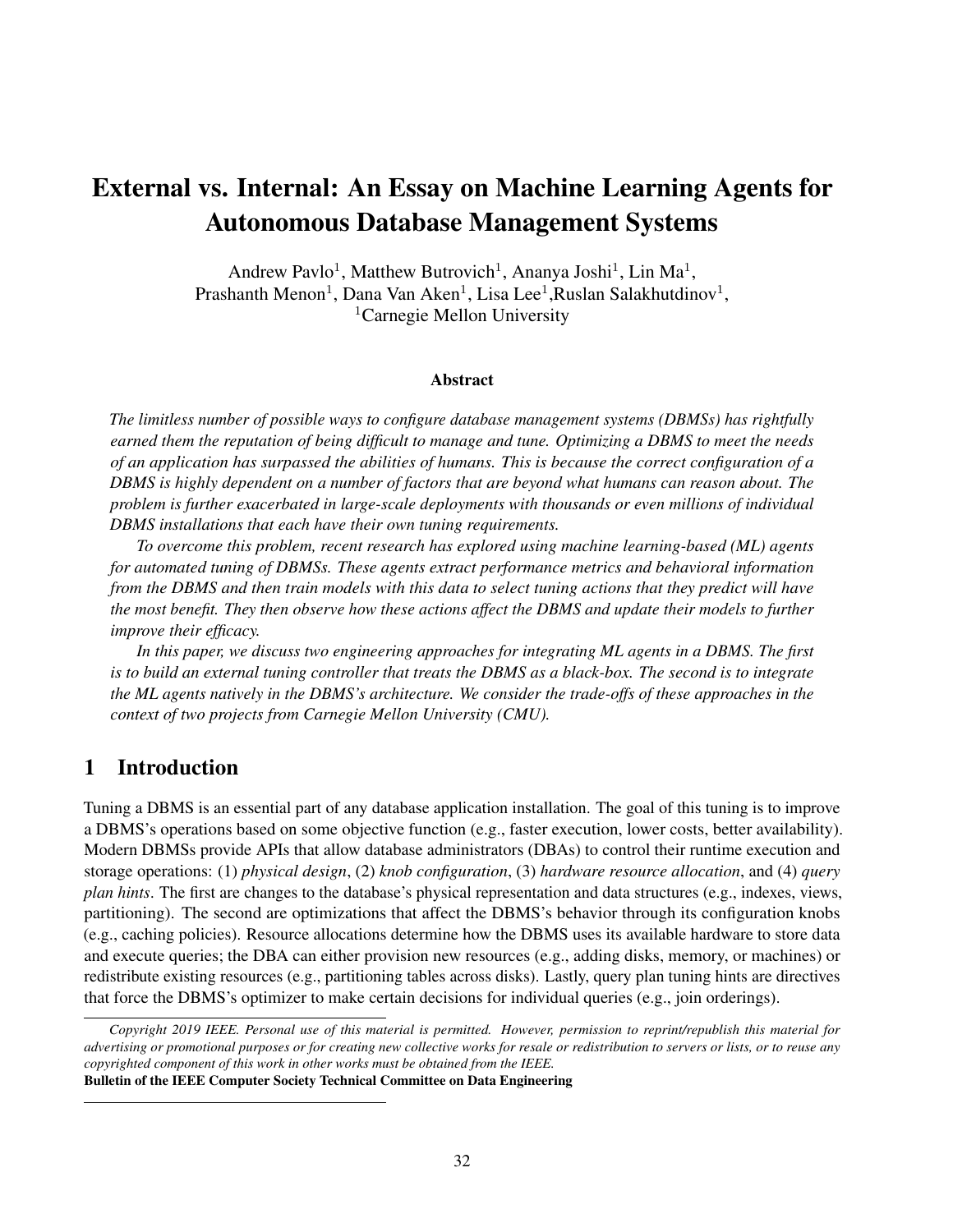Given the notorious complexity of DBMS tuning, a reoccurring theme in database research over the last five decades has been on how to automate this process and reduce the burden on humans. The first efforts in the 1970s were on building *self-adaptive* systems [30]. These were primarily recommendation tools that focused on physical database design (e.g, indexes [31, 34], partitioning [32, 43], clustering [78]). They were also external to the DBMS and meant to assist the DBA with the tuning process. In the 1990s, the database community switched to using the moniker *self-tuning* systems [16, 73]. Like their predecessors, most of the self-tuning systems targeted automated physical design [29, 17, 71]. But they also expanded their scope to include automatic DBMS knob configuration [68, 20, 70]. This was necessary because by then the more mature DBMSs had hundreds of tunable knobs and the problem of how to set them correctly because too arduous [72]. Another notable difference was that while most of the self-adaptive methods were primarily in the context of standalone recommendation tools that were external to the DBMS, some vendors added self-tuning components directly inside of the DBMS [41, 67, 19].

The current research trend is on how to use of machine learning (ML) to devise "learned" methods for automated DBMS tuning. Instead of relying on static heuristics or cost models (see Section 2), these newer approaches train models using data collected about the DBMS's runtime behavior under various execution scenarios and configurations. The tuning *agent* then predicts the expected benefit of *actions* (e.g., add an index) using these models and selects the one with the greatest expected reward. The agent then observes the affects of the deployed action and integrates this new data back into the models to improve their efficacy for future decision making. This last step removes the need for a human to make judgment calls about whether or not to make a recommended change.

There are two ways developers can integrate such ML-based tuning methods for DBMSs. The first is to use external agents that observe and manipulate a DBMS through standard APIs (e.g., JDBC, ODBC). This approach is ideal for existing DBMSs where the software engineering effort required to retrofit the architecture to support automated tuning is too onerous. The second is to integrate internal components that directly operate inside of the DBMS. Building the ML components inside of the system obviates several problems related to training data collection and modeling, as well as enables the agent to have fine-grained control of the system's behavior. But this integration requires such a tight coupling that it is often only viable for those organizations that are designing a new system from scratch (i.e., a "greenfield" project) [59].

In this paper, we discuss the trade-offs between implementing ML-based tuning agents outside of the DBMS versus designing a new DBMS around automation. Our analysis is based on our experiences developing ML-based tuning tools for existing systems [72, 79, 58] and new autonomous architectures [9, 46, 57, 60, 81]. We begin in Section 2 with an overview of how DBMS tuning algorithms work. Next, in Section 3 we describe how to use ML-based agents to automatically tune systems. We then compare the benefits of the approaches, as well as discuss some of their challenges and unsolved problems. We conclude with an overview of two DBMS projects at CMU [1] on using ML for automated tuning. The first is OtterTune [5], an external knob tuning service for existing DBMSs. The other is a new self-driving [57] DBMS called **NoisePage** [3] (formerly Peloton<sup>1</sup>) that we are designing to be completely autonomous.

# 2 Background

Previous researchers in the last 50 years have studied and devised several methods for automatically optimizing DBMSs [12, 18, 16, 74]. As such, there is an extensive corpus of previous work, including both theoretical [14] and applied research [24, 82, 75]. Before the 2010s, the core methodologies for automated DBMS tuning were either (1) heuristic- or (2) cost-based optimization algorithms. We now briefly discuss this prior work to motivate the transition to ML-based methods in Section 3.

<sup>&</sup>lt;sup>1</sup>We are unable to continue with the Peloton [6] project due to the unholy combination of engineering, legal, and marital problems.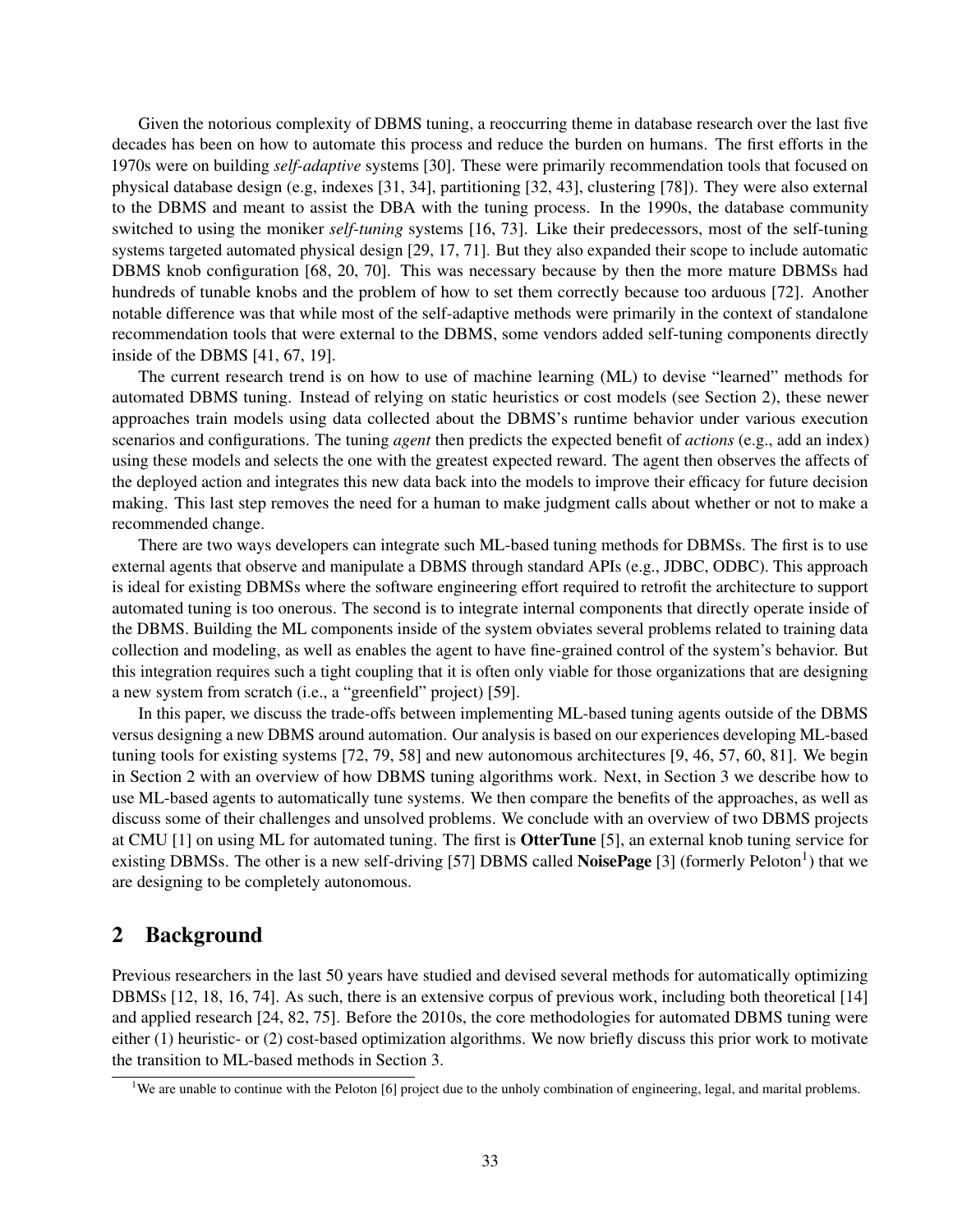The most widely used approach in automated DBMS tuning is to use *heuristic* algorithms that are comprised of hard-coded rules that recommend actions [32]. For example, IBM's first release of their DB2 Performance Wizard tool in the early 2000s asked the DBA questions about their application (e.g., whether it is OLTP or OLAP) and then provides knob settings based on their answers [42]. It uses rules manually created by DB2 engineers and thus may not accurately reflect the actual workload or operating environment. IBM later released a version of DB2 with a self-tuning memory manager that again uses rules to determine how to allocate the DBMS's memory to its internal components [67, 70]. Oracle has a similar "self-managing" memory manager in their DBMS [19], but also provides a tool to identify bottlenecks due to misconfiguration using rules [21, 40]. Others have used the same approach in tuning tools for Microsoft's SQL Server [53], MySQL [2], and Postgres [7].

The other common approach for DBMS tuning is to use *cost-based* algorithms that programmatically search for improvements to the DBMS's configuration. These algorithms are guided by a cost model that estimates the benefits of design choices based on a representative sample workload trace from the application. A cost model allows a tool to identify good actions without having to deploy them for real on the DBMS, which would is prohibitively expensive and slow. Previous work in this area has evaluated several search techniques, including greedy search [17], branch-and-bound search [58, 82, 54], local search [77], genetic algorithms [54], and relaxation/approximation [13].

To avoid the problem of a cost-based algorithm making choices that do not reflect what happens in the real DBMS, the tuning tool can use the DBMS's internal components to provide it with more accurate cost model estimations. The first and most notable application of this optimization was Microsoft's AutoAdmin use of SQL Server's built-in cost models from its query planner to estimate the utility of indexes [15]. Relying on the DBMS for the cost model, however, does not work for knob configuration tuning algorithms. In the case of Microsoft's example of using the query planner to guide its search algorithms, these models approximate on the amount of work to execute a query and are intended to compare alternative query execution strategies in a fixed environment [65]. But knobs affect a DBMS's behavior in ways that are not easily reflected (if even possible) in the query planner's cost model. For example, it is non-trivial for the planner to reason for a single query about a knob that changes caching policies since the behavior can vary depending on the workload. Hence, the major vendors' proprietary knob configuration tools mostly rely on static heuristics and vary in the amount of automation that they support [21, 40, 53, 2, 7].

The critical limitation in both of the above heuristic- and cost-based tuning methods is that they tune each DBMS in isolation. That is, they only reason about how to tune one particular DBMS instance and do not leverage information collected about previous tuning sessions. Heuristic-based methods rely on assumptions about the DBMS's workload and environment that may not accurately reflect the real-world. The lack of data reuse increases the amount of time that it takes for cost-based algorithms to find improvements for the DBMS. To avoid an exhaustive search every time, developers apply domain knowledge about databases to prune the solutions that are unlikely to provide any benefit. For example, an index selection algorithm can ignore candidate indexes for columns that are never accessed in queries. But database tuning problems are NP-Complete [52, 35], and thus solving them efficiently even with such optimizations is non-trivial. This is where ML-based approaches can potentially help by providing faster approximations for optimization problems.

# 3 Automated Tuning with Machine Learning

ML is a broad field of study that encompasses many disciplines and is applicable to many facets of DBMSs. There are engineering and operational challenges in incorporating ML-based components into already complex DBMS software stacks [61], such as explainability, maintainability/extendability, and stability. There are also important problems on automatically provisioning resources for a fleet of DBMSs in a cloud environment. We limit the scope of our discussion to the implications of integrating ML in DBMSs for tuning in either existing or new system architectures.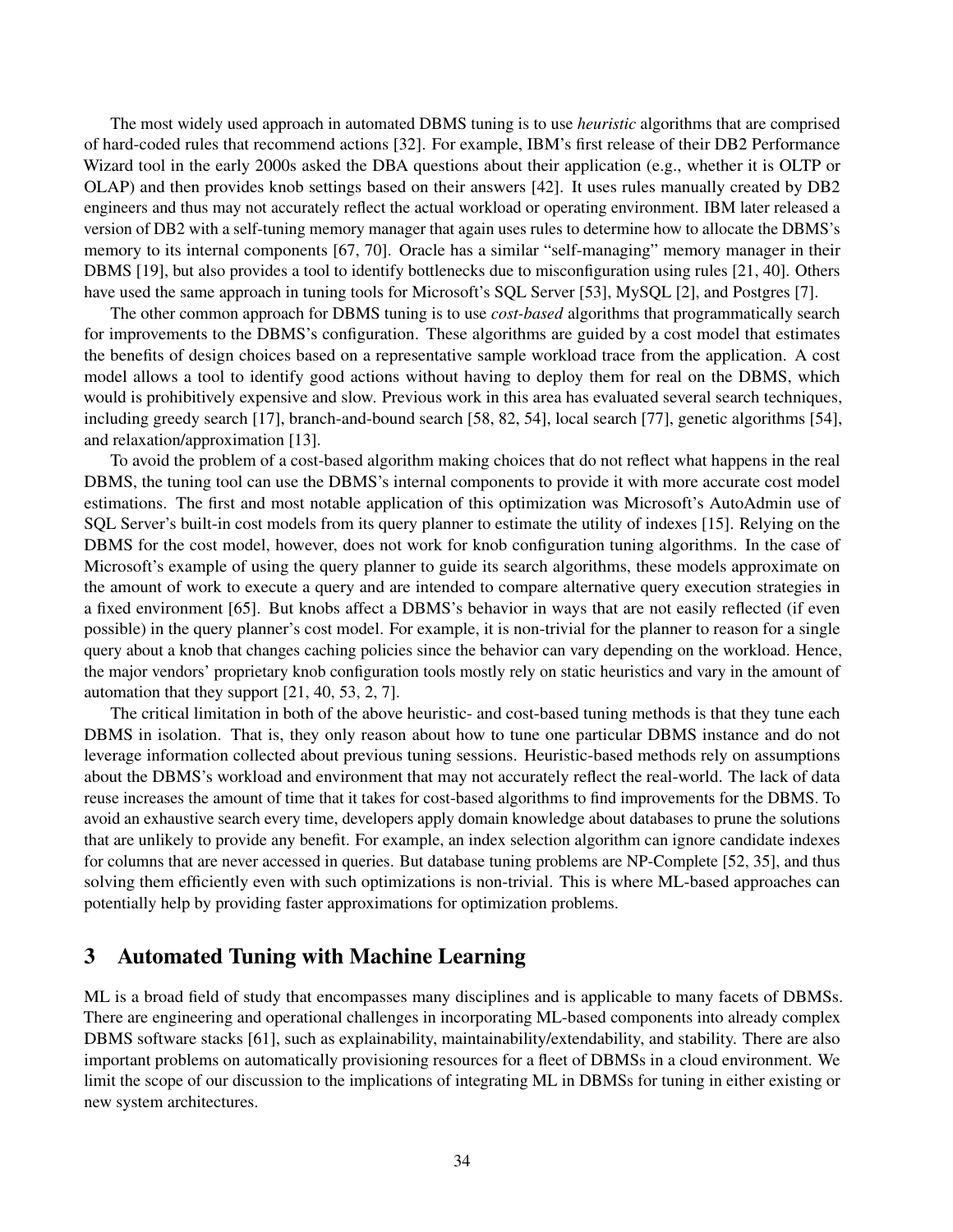ML-based agents for automated DBMS tuning use algorithms that rely on statistical models to select actions that improve the system's target objective. That is, instead of being provided explicit instructions on how to tune the DBMS, the agent extracts patterns and inferences from the DBMS's past behavior to predict the expected behavior in the future to lean how to apply it to new actions. The agent selects an action that it believes will provide the most benefit to its target objective function. It then deploys this action without having to request permission from a DBA. This deployment can either be explicit (e.g., invoking a command to build an index) or implicit (i.e., updating its models so that the next invocation reflects the change).

Agents build their models from training data that they collect from the DBMS and its environment. This data can also come from other previous tuning sessions for other DBMSs if they provide the proper context (e.g., hardware profile). The type of data that an agent collects from the DBMS depends on its action domain. Some agents target a specific sub-system in the DBMS, and thus they need training data related to these parts of the system. For example, an agent that tunes the DBMS's query optimizer [48, 56] collects information about the workload (e.g., SQL queries) and the distribution of values in the database. Another agent that targets tuning the DBMS's knob configuration only needs low-level performance metrics as this data is emblematic of the overall behavior of the system for a workload [72, 80, 24]. A holistic tuning agent that seeks to control the entire DBMS collects data from every parts of the system because they must consider latent interactions between them [57].

How an agent acquires this data depends on whether it trains its models offline or online. Offline training is where the agent replays a sample workload trace while varying the DBMS's configuration in a controlled environment. This arrangement allows the agent to guide its training process to explore unknown regions in its solution space. Offline training also ensures that if the agent selects a bad configuration that it does not cause observable problems in the production environment. With online training, the agent observes the DBMS's behavior directly as it executes the application's workload. This approach does not require the system to provide the agent a workload sample; this allows the agent to always have an up-to-date view of the workload. The agent, however, may cause the system to make unexpected changes that hurt performance and require a human to intervene. Note also that the offline versus online approaches are not mutually exclusive and a DBMS can use both of them together.

ML methods are divided into three broad categories: (1) *supervised*, (2) *unsupervised*, and (3) *reinforcement learning*. There are existing DBMS tuning agents that use either one category of algorithms or some combination of them. We now describe these approaches in the context of DBMS tuning:

Supervised Learning: The agent builds models from training data that contains both the input and expected output (i.e., labels). The goal is for the models learn how to produce the correct answer for new inputs. This approach is useful for problems where the outcome of an action is immediately observable. An example of a supervised learning DBMS tuning method is an algorithm that predicts the cardinality of query plan operators [36, 45, 76, 37]. The training data input contains encoded vectors of each operator's salient features (e.g., type, predicates, input data sizes) and the output is the cardinality that the DBMS observed when executing the query. The objective for this agent is to minimize the difference between the predicted and actual cardinalities. Supervised learning has also been applied to tune other parts of a DBMS, including approximate indexes [39], performance modeling [26, 49], transaction scheduling [60, 63], query plan tuning [23], and knob tuning [72].

Unsupervised Learning: With this approach, the agent's training data only contains input values and not the expected output. It is up to the agent to infer whether the output from the models are correct. An example of this is an agent that clusters workloads into categories based on their access patterns patterns [51, 28]. The assigned categories have no human decipherable meaning other than the workloads in each category are similar in some way. Although not directly related to tuning, another use of unsupervised ML in DBMSs is for automatically detecting data anomalies in a database: the agent does not need to be told what are "correct" values to figure out what values do not look like the others [10].

Reinforcement Learning: Lastly, reinforcement learning (RL) is similar to unsupervised ML in that there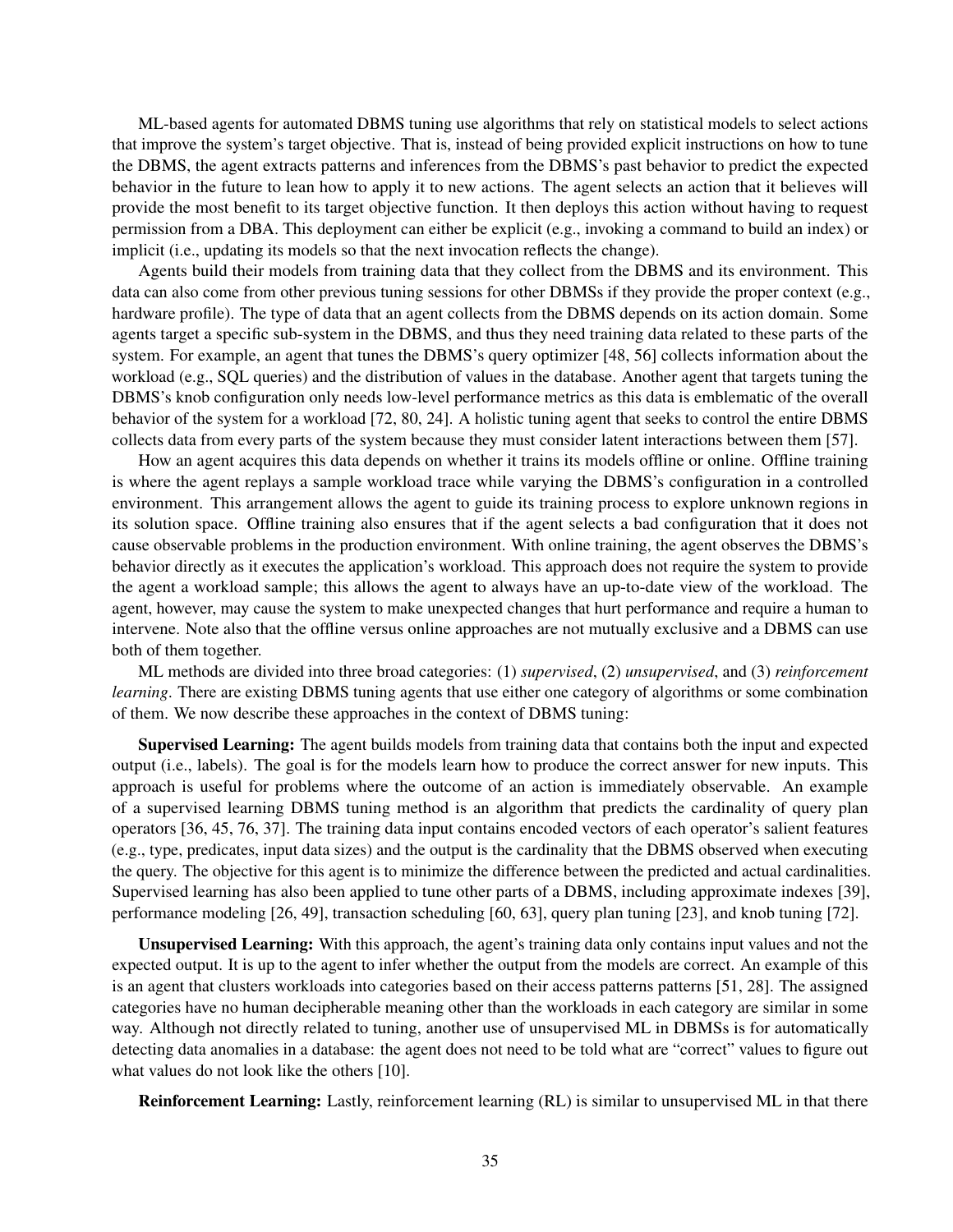is no labeled training data. The agent trains a policy model that selects actions that will improve the target objective function for the current environment. RL approaches in general do not make assumptions about priors and the models are derived only from the agent's observations. This is useful for problems where the benefit or effect of an action are not immediately known. For example, the agent may choose to add an index to improve query performance, but the DBMS will take several minutes or even hours to build it. Even after the DBMS builds the index, the agent may still only observe its reward after a period of time if the queries that use do not come until later (e.g., due to workload pattern changes). Given the general purpose nature of RL, it is one of the most active areas of DBMS tuning research in the late 2010s. Researchers have applied RL for query optimization [48, 56, 50], index selection [11, 62, 23], partitioning [25, 33], and knob tuning [80].

We next discuss how to integrate agents that use the above ML approaches into DBMSs to enable them to support autonomous tuning and optimization features. We begin with an examination of strategies for running agents outside of the DBMS in Section 3.1. Then in Section 3.2 we consider the implications of integrating the agents directly inside of the DBMS. For each of these strategies, we first present the high-level approach and then list some of the key challenges that one must overcome with them.

## 3.1 External Agents

An external agent tunes a DBMS without requiring specialized ML components running inside of the system. The goal is to reuse the DBMS's existing APIs and environment data collection infrastructure (e.g., query traces, performance metrics) without having to modify the DBMS itself or for the DBMS to be even aware that software and not a human is managing it. Ideally a developer can create the agent in a general purpose such that one can reuse its backend ML component across multiple DBMSs.

An agent receives its objective function data either directly from the DBMS or through additional third-party monitoring tools (e.g., Prometheus, Druid, InfluxDB). The latter scenario is common in organizations with a large number of DBMS instances. Although the agent's ML algorithms are not tailored to any particular DBMS, there is DBMS-specific code to prepare the training data for consumption by the algorithm. This is colloquially known as *glue* code in ML parlance [61]. For example, the agent has to encode configuration knobs with fixed "enum" values, known as a categorical variables, as separate one-hot encoded features since ML algorithms cannot operate on strings [72]. To do this encoding correctly, the agent must obviously be aware of all possible values a knob can take; it is too difficult and a waste of time to try to infer this on its own.

Agents may also need an additional *controller* running on the same machine as the DBMS or within the same administrative domain [72]. This controller is allowed to install changes that are not accessible through the DBMS's APIs. For example, DBMSs that read configuration files at start-up on local disk will overwrite any previously set knob values. Thus, unless the agent is able to write these files, then it will not be able to persist changes. The controller may need to also restart the DBMS because many systems are not able to apply changes until after a restart.

Challenges: There are several challenges in tuning an existing DBMS that was not originally designed for autonomous operation. Foremost is that almost every major DBMS that we have examined does not support making changes to the system's configuration without periods of unavailability, either due to restarts or blocking execution [59]. Requiring the DBMS to halt execution in order to apply a change makes it difficult for agents to explore configurations in production systems and increases the time it takes to collect training data. There are methods for reducing start-up times [8, 27], but the agent still must also account for this time in their reward functions, which are often non-deterministic.

The second issue is that an agent is only able to collect performance metrics that the system already exposes. This means that if there is additional information that the agent needs, then it is not immediately available. The other issue is that is that there is often an overabundance of data that makes it difficult to separate signals from the noise [72]. Furthermore, DBMSs also do not expose information about their underlying hardware so the system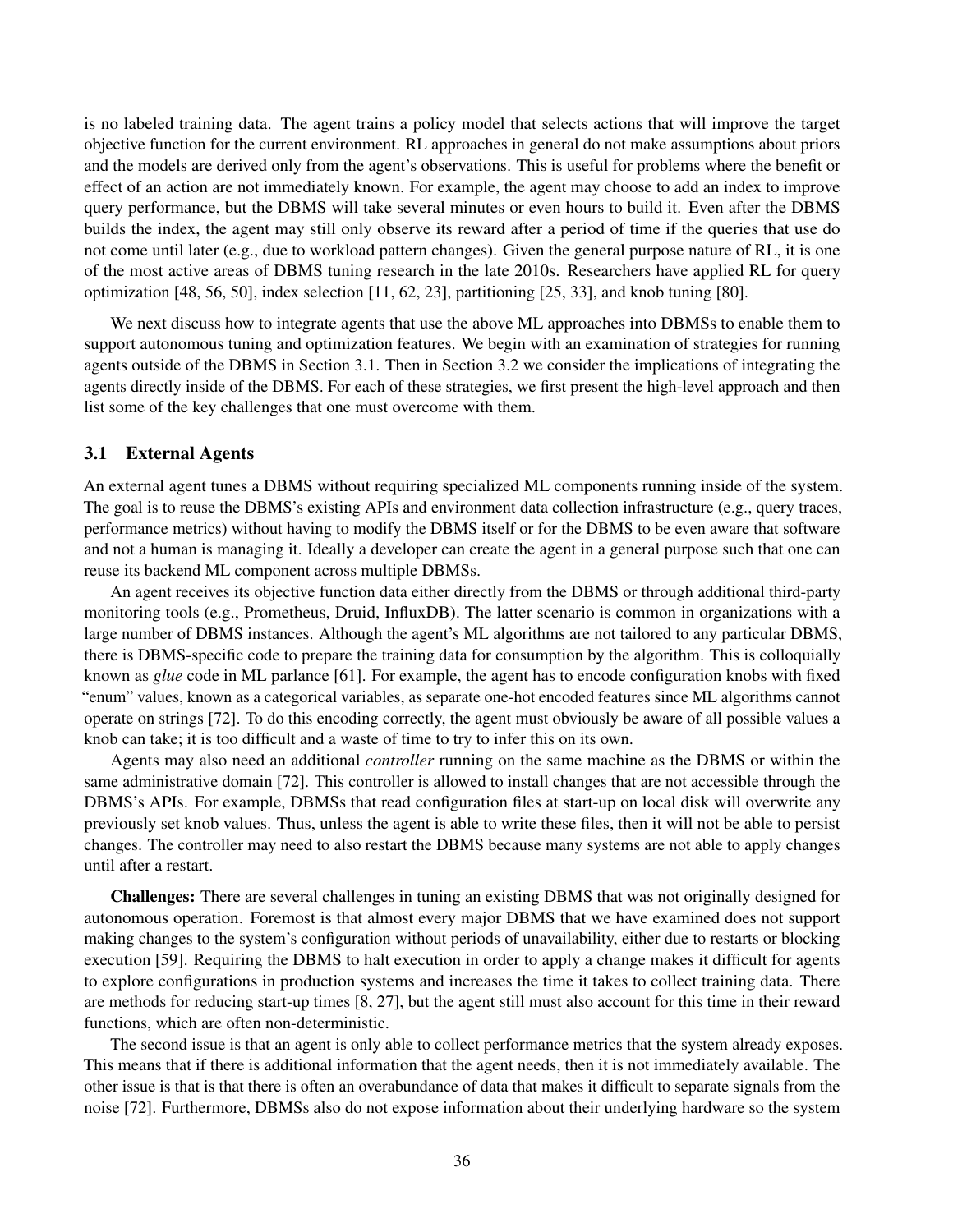can reuse training data across operating environments. In many cases these metrics were originally meant to assist humans with diagnosing performance problems. That is, the developers added metrics assuming that they were meant for human consumption and not for enabling autonomous control. Many DBMSs do not report metrics at consistent intervals using the same unit of measurement.

Lastly, every DBMS has knobs that requires human knowledge in order to know how to set it correctly. There are obvious cases, like knobs that define file paths or port numbers, where the system will not function if they are set incorrectly. But there are other knobs where if an agent sets it incorrectly then the system will not become inoperable; instead, they will subtly affect the database's correctness or safety. The most common example of this that we found is whether to require the DBMS to flush a transaction's log records to disk before it is committed. Turning off this flushing improves performance but may lead to data loss on failures. If an agent discovers that changing this knob improves the objective function, then it will make that change. But the agent is unable to know what the right choice is because it requires a human to decide what is allowed in their organization. The agent's developers must mark such knobs as untunable in the glue code so that an agent do not modify them.

### 3.2 Internal Agents

An alternative to treating the DBMS like a black-box and tuning it with an external agent is to design the system's architecture to natively support autonomous operation. With this approach, the DBMS supports one or more agents running inside of the system. These agents collect their own training data, apply changes to the DBMS (ideally without restarting), and then observe how those changes affect the objective. The system does not require guidance or approval from a human for any of these steps. The benefit of running agents inside of the DBMS is that it exposes more information about the system's runtime behavior and can potentially enable more low-level control of the DBMS than what is possible with an external agent.

Most of the proposed ML tuning agents that are available today are designed to extend or replace components in existing DBMSs. One of the first of these was IBM's Learning Optimizer from the early 2000s that used a feedback mechanisms to update the query planner's cost models with data that the system observed during from query execution [66]. There are now more sophisticated proposals for changing the cost model with learned models to estimate cardinalities [36, 45, 76, 37] or even generate the query plan itself [56, 47]. These agents can also leverage the DBMS's existing components to help them "bootstrap" their models and provide them with a reasonable starting point. One notable example of augmenting an existing DBMS with ML agents is Oracle's cloud-based autonomous DBMS offering [4]. Although there is little public information about its implementation, our understanding from discussions with their developers is that it uses Oracle's previous independent tuning tools in a managed environment with limited centralized coordination.

Instead of augmenting an existing DBMS, others have looked into creating new DBMS architectures that are designed from the ground up for autonomous control [57, 62, 38]. With a new system, the developers can tailor its implementation to make its components easier to model and control. They can also customize the architecture to be more friendly to automated agents (e.g., avoiding the need to restart the system when changing knobs, having a unified action deployment framework) [59].

Challenges: The biggest problem with replacing a DBMS's existing components with new ML-based implementations is that it is hard to capture the dependencies between them. That is, if each tuning agent operates under the assumption that the other parts of the system are fixed, then their models will encapsulate this assumption. But then if each agent modifies their part of the DBMS that they control, then it will be hard to make accurate predictions. Consider a tuning agent that controls the DBMS's memory allocations. Suppose the agent initially assigns a small amount of memory for query result caching and a large amount to the buffer pool. Another index tuning agent running inside of the same DBMS then chooses to build an index because memory pressure in the buffer pool is low. But then the memory agent decides on its own to increase the result cache size and decrease the buffer pool size. With this change, there is now less memory available to store the index and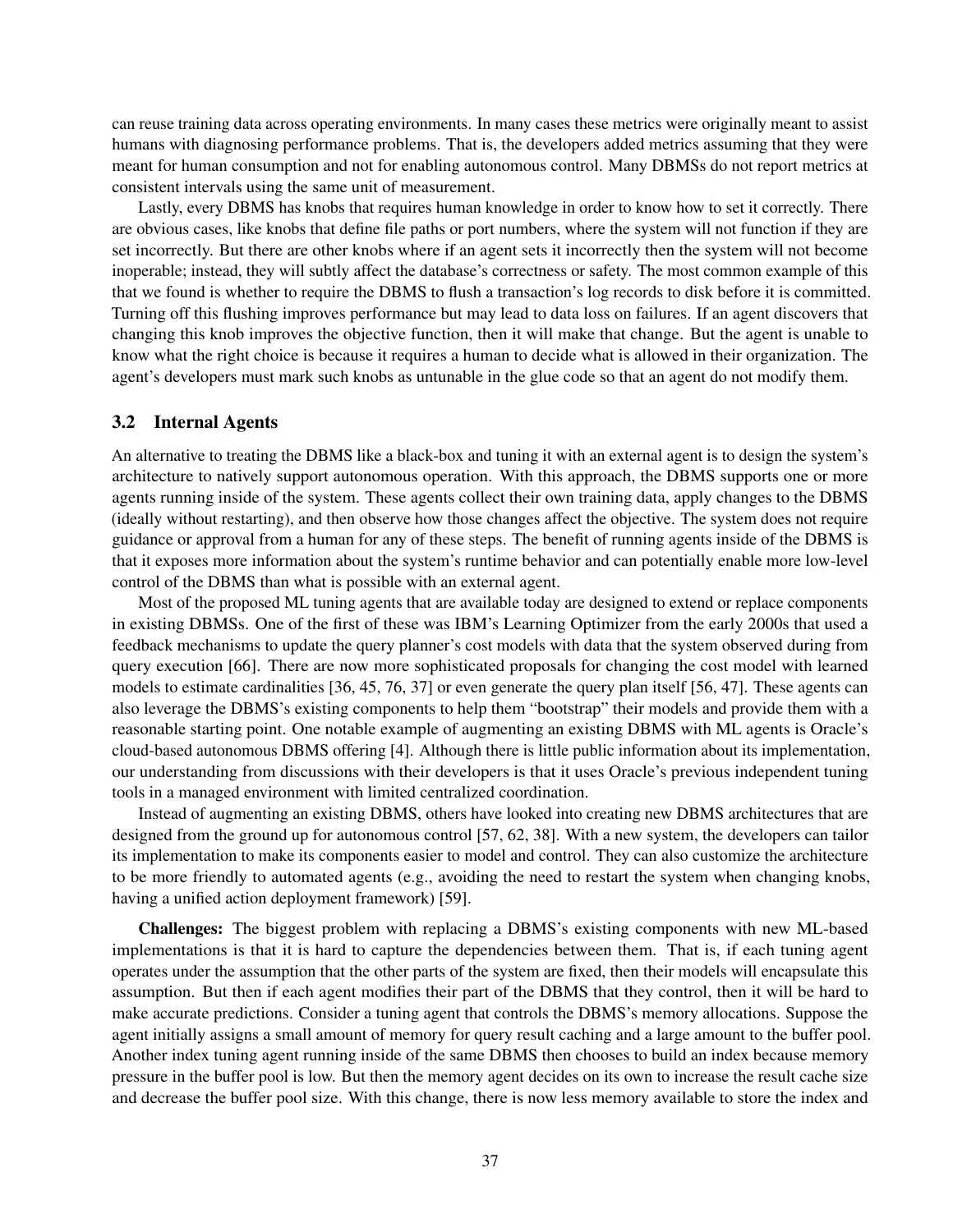data pages, thereby increasing the amount of disk I/O that the DBMS incurs during query execution. Thus, the index that the second agent just added is now a bad choice because of change in another part of the system that it does not control.

There are three possible ways to overcome this problem but each of them have their own set of issues. The first is to use a single centralized agent rather than separate agents. This is potentially the most practical but greatly increases the dimensionality (i.e., complexity) of the models, which requires significantly more training data. The second is to have each individual agent provide a performance guarantee about what its changes in the DBMS. The agents provide this information to a central coordinator that is in charge of resource allocations. The last approach is to have a decentralized architecture where agents communicate and coordinate with each other. We suspect that this will prove to be too difficult to achieve reasonable stability or explainability.

One of the most expensive parts of these agents is when they build their models from the training data. The DBMS must prevent the agents from degrading the execution performance of the regular workload during this process. Thus, even though the agent runs inside of the DBMS, it could offload this step to auxiliary computational resources (i.e., GPUs, other machines).

## 4 OtterTune – Automated Knob Tuning Service for Existing DBMSs

OtterTune is an external knob configuration tuning service that works with any DBMS [72, 79, 5]. It maintains a repository of data collected from previous tuning sessions, and uses this data to build models of how the DBMS responds to different knob configurations. For a new application, it uses these models to guide experimentation and recommend optimal settings. Each recommendation provides OtterTune with more information in a feedback loop that allows it to refine its models and improve their accuracy.

As shown in Section 1, OtterTune's architecture is made up of a client-side *controller* and a server-side *tuning manager*. The controller acts as a conduit between the target DBMS and the tuning manager. It contains DBMS-specific code for collecting runtime information from the target DBMS (e.g., executing SQL commands via JDBC) and installs configurations recommended by the tuning manager. Again, the high-level operations are the same for all DBMSs but the exact commands differ for each DBMS: the controller updates the DBMS's configuration file on disk and then restarts the system using the appropriate administrative tool. The tuning manager updates its repository and internal ML models with the information provided by the controller and then recommends a new configuration for the user to try.

To initialize a new tuning session, the user first selects which metric should be the *target objective* for OtterTune to optimize when selecting configurations. OtterTune retrieves this information either from (1) the DBMS itself via its query API, (2) a third-party monitoring service, or (3) a benchmarking framework [22]. OtterTune also requests other necessary information from the user about the target DBMS at this time, such as the DBMS's version and connection information.

OtterTune then begins the first *observation period* where the controller connects to the the DBMS and runs the sample workload. Once the observation period is over, OtterTune collects the DBMS's runtime metrics and configuration knobs, and then delivers this information to the tuning manager. The result from the first observation period serves as a baseline since it reflects the DBMS's performance using its original configuration.

OtterTune's tuning manager receives the result from the last observation period from the controller and stores it in its repository. Next, the tuning manager selects the next configuration to try on the target DBMS. This process continues until the user is satisfied with the improvements over the original configuration.

## 4.1 Machine Learning Pipeline

OtterTune's ML pipeline uses a combination of supervised and unsupervised methods. It processes, analyzes, and builds models from the data in its repository. Both the Workload Characterization and Knob Identification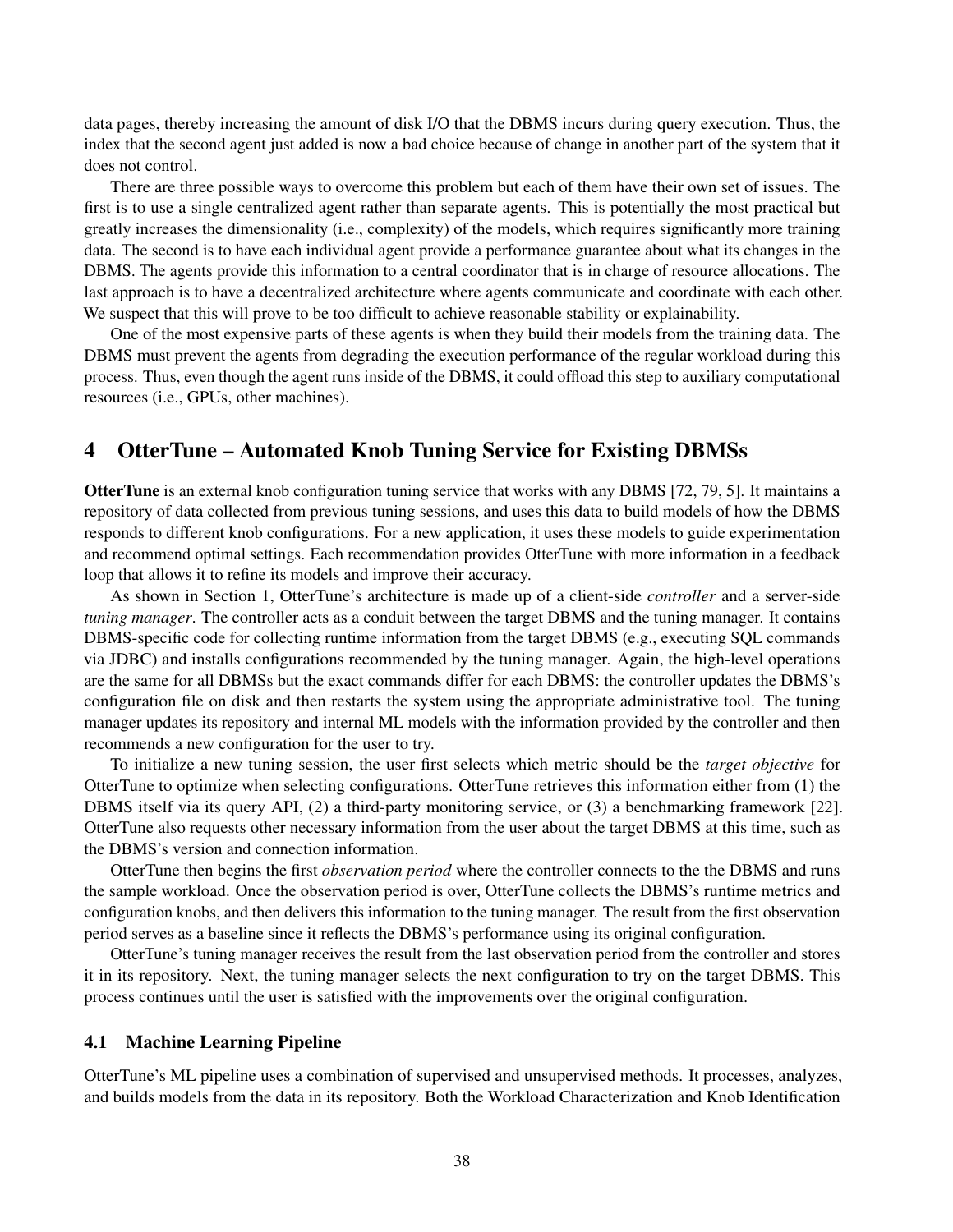

Figure 1: OtterTune Architecture Overview – The controller connects to the target DBMS, collects its knob/ metric data, transforms the collected information into a JSON document, and sends it to the server-side tuning manager. The tuning manager stores the information in the data repository and schedules a new task with the job scheduler to compute the next configuration for the target DBMS to try. The controller (1) sends the information to the tuning manager, (2) gets a token from the tuning manager, (3) uses this token to check status of the tuning job, and (4) gets the recommended configuration when the job finishes and then the agent installs it in the DBMS.

modules execute as a background task that periodically updates their models as new data becomes available in the repository. The tuning manager uses these models to generate new knob configurations for the target DBMS. OtterTune's ML pipeline has three modules:

Workload Characterization: This first component compresses all of the past metric data in the repository into a smaller set of metrics that capture the distinguishing characteristics for different workloads. It uses *factor analysis* (FA) to model each internal runtime metric as linear combinations of a few factors. It then clusters the metrics via k-means, using their factor coefficients as coordinates. Similar metrics are in the same cluster, and it selects one representative metric from each cluster, namely, the one closest to the cluster's center.

Knob Identification: The next component analyzes all past observations in the repository to determine which knobs have the most impact on the DBMS's performance for different workloads. OtterTune uses a popular feature-selection technique, called *Lasso* [69], to determine which knobs have the most impact the system's overall performance. Lasso is similar to the least-squares model, except that it uses L1 regularization. It forces certain coefficients to be set to zero. The larger weight of L1 penalty is, the more coefficients become zero.

Automated Tuner: In the last step, the tuner analyzes the results it has collected so far in the tuning session to decide which configuration to recommend next. It performs a two-step analysis after each observation period. First, the system uses the performance data for the metrics identified in the Workload Characterization component to identify the workload from a previous tuning session that best represents the target DBMS's workload. It compares the metrics collected so far in the tuning session with those from previous workloads by calculating the Euclidean distance, and finds the previous workload that is most similar to the target workload, namely, the one with smallest Euclidean distance.

# 5 NoisePage – A Self-Driving DBMS Architecture

NoisePage is a new DBMS that we are developing at CMU to be self-driving [57, 3]. This means that the system is able to tune and optimize itself automatically without any human intervention other than selecting the target objective function on start-up. The DBMS's core architecture is a Postgres-compatible HTAP system. It uses HyPer-style MVCC [55] over Apache Arrow in-memory columnar storage [44]. We chose an in-memory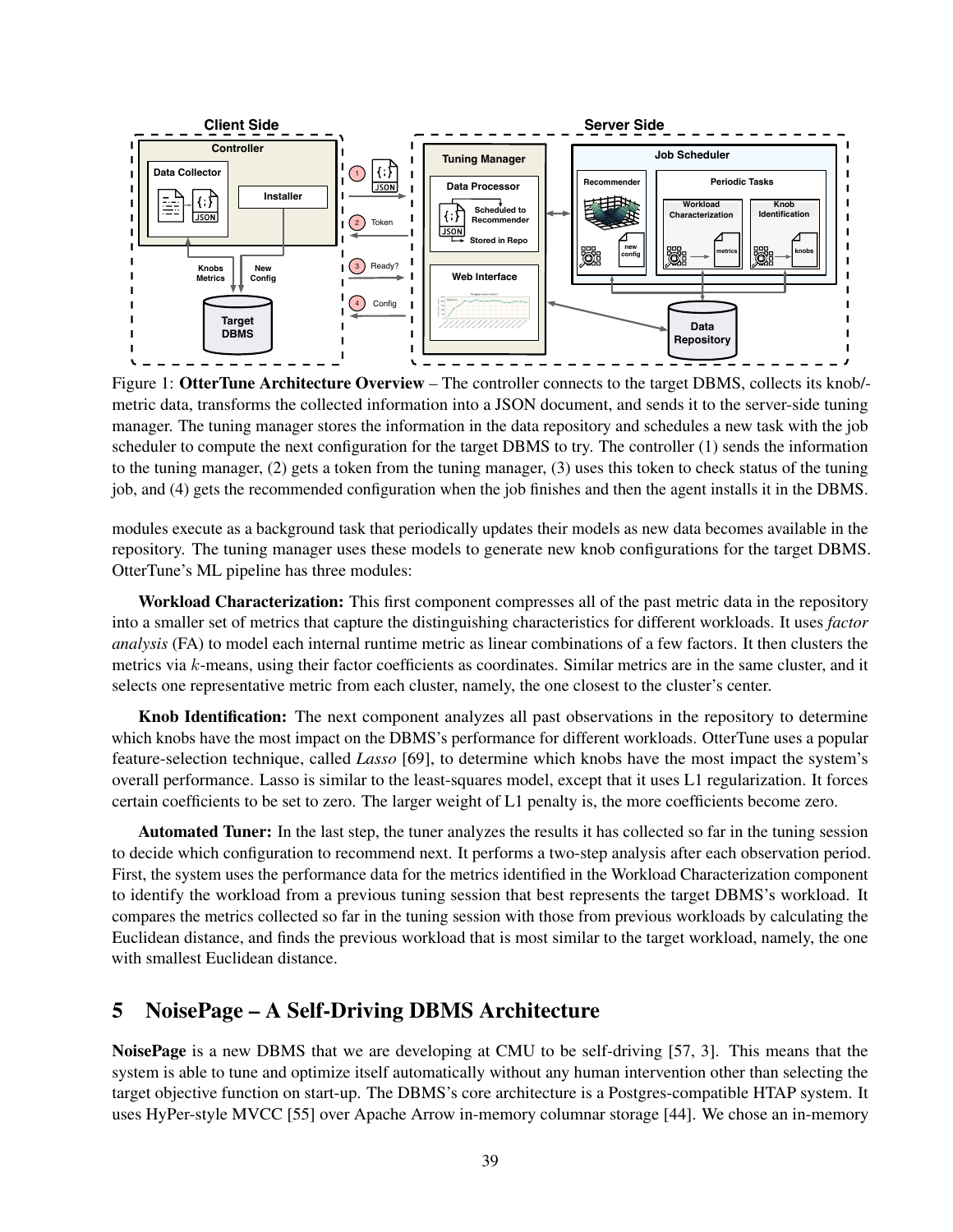

Figure 2: NoisePage Architecture Overview – The DBMS contains workload and performance monitors that collect runtime data about the system. It then stores this information in a separate training data repository. The Modeling module retrieves this information and builds forecasting models. These models are then used to guide the Planning module's search process for selecting actions that it believes will improve the DBMS's objective function.

architecture to enable the system to apply actions in minutes (instead of hours) with minimal impact on the application's performance. Faster action deployment enables the system to quickly explore solutions and collect new training data. This enables the system to react better to changes in the application's workload and its operating environment.

The DBMS's control agent runs in a continuous loop where it selects actions to deploy that it estimates will improve the target objective. NoisePage supports actions that affect (1) database physical design (e.g., add/drop indexes), (2) knob configuration (e.g., memory allocation), and (3) hardware resources (e.g., scaling up/down). We are not currently investigating how to automatically support query plan tuning as these requires more fine-grained models that can reason about individual sessions.

Because the DBMS is built from scratch for autonomous control, we designed the architecture in a modular manner to allow agents to collect training data offline more efficiently. That is, one can start just a single component in the DBMS (e.g., the transaction manager) and then perform a parameter sweep across many configurations without having to go through the DBMS's entire execution path. This reduces the number of redundant configurations that the system observes to (1) improve data collection efficiency and (2) reduce model over-fitting. The DBMS then combines this offline data with data collected online during query execution to improve it accuracy.

#### 5.1 Machine Learning Pipeline

We next provide an overview of NoisePage's self-driving pipeline. Section 2 illustrates the overall architecture of the DBMS with its modeling and planning modules. The DBMS is instrumented with a workload and performance monitors that collect information about the entire system during both query execution and action deployment.

Modeling: This first module is responsible for training prediction models using data that the monitors collect from observing its runtime operations. There are two categories of models. The first are forecast models that predict the application's future workload and database state. Forecasting is necessary so that DBMS can prepare itself accordingly, much like a self-driving car has to predict the road condition up ahead. But instead of using cameras and LIDAR like a car, a self-driving DBMS uses workload traces and database statistics to generate forecast models [46]. These models are independent of the DBMS's configuration since they are determined by the application. The second category of models predict how the DBMS's internal sub-systems will respond to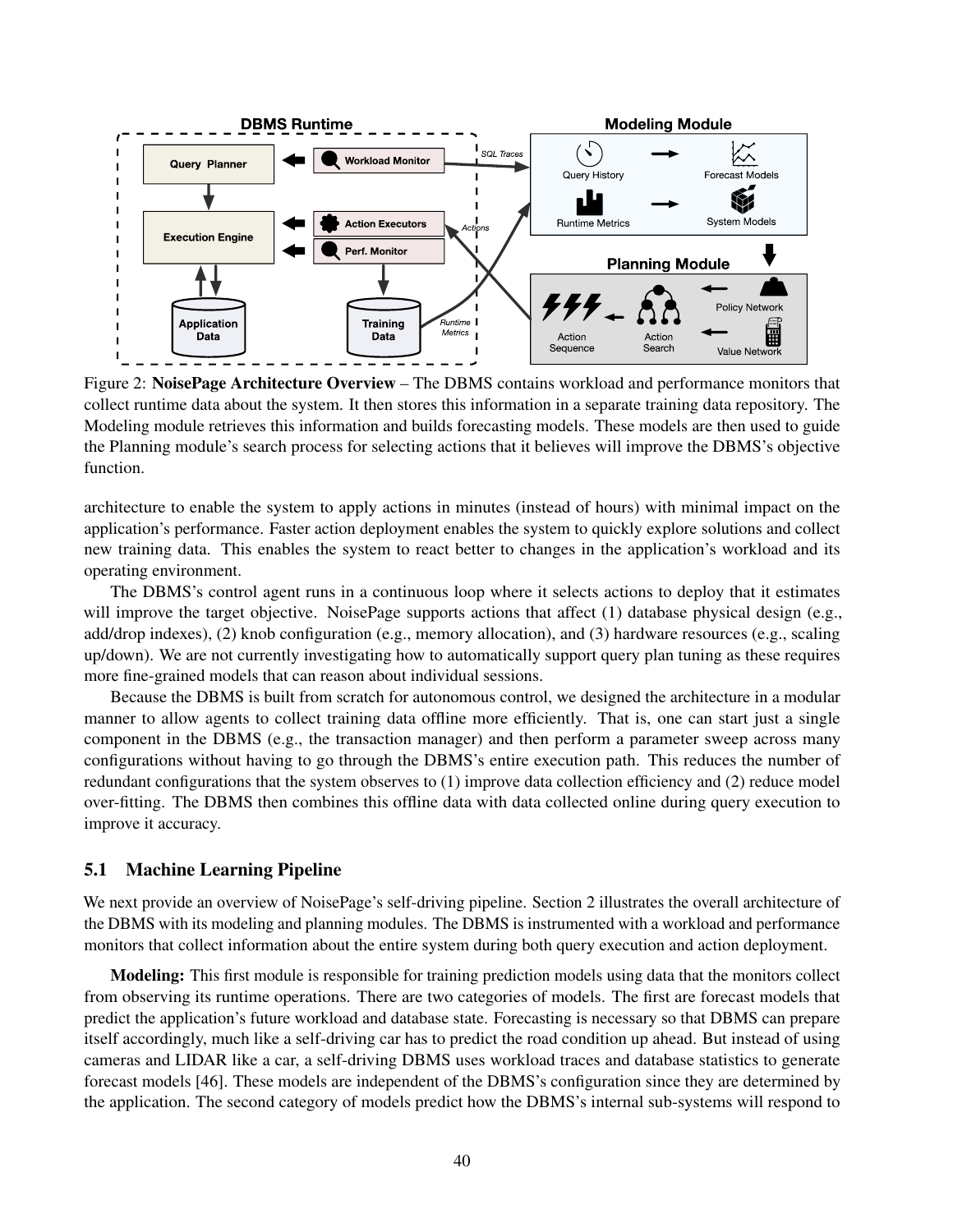configuration changes made by actions. The DBMS trains these models from its internal metrics collected by its performance monitors. It then computes how changes in these models affect the target objective function. This is known as the "value function" in ML algorithms.

Planning: In the second module, the DBMS use the models generated in the previous step to select actions that provide the best reward (i.e., objective function improvement) given the current state of the system. This reward includes an estimation the cost of deploying each action. The system estimates the application's behavior for some finite prediction horizon using its workload forecast models. It then searches for an action that achieves the best reward without violating human-defined constraints (e.g., hardware budgets, SLOs). This search can use either (1) tree-based optimization methods, such as a Monte Carlo search tree [64] or (2) RL methods using deep neural networks for policy and value functions. The search can be weighted so that it is more likely to consider the actions that provide the most benefit for the current state and avoid recently reversed actions.

To avoid having to consider all possible actions at each iteration (e.g., indexes for every possible combination of columns), there is a large corpus of previous work on pruning less effective or useless actions [16]. Since the set of relevant candidate actions is dependent on the DBMS environment, it can change multiple times during the day. Thus, one key unsolved problem, however, is how to represent this dynamic action set in the DBMS's models' fixed-length feature vectors.

Deployment: For a given action selected in the planning module, the next step is for the DBMS to deploy it. This part includes the mechanisms to efficiently execute the action's sub-tasks, as well as the ability to observe the action's effect on its performance both during and after the deployment. The DBMS's planning modules use the data that it collects during this phase to update their models and improve their decision making.

# 6 Conclusion

Autonomous DBMSs will enable organizations to deploy database applications that are more complex than what is possible today, and at a lower cost in terms of both hardware and personnel. In this paper, we surveyed the approaches for adding automatic tuning agents based on ML to DBMSs. We discussed the high-level differences of external versus and internal agents, as well as the separate challenges in these approaches. We then discussed two examples of these architectures from CMU: (1) OtterTune [5] and (2) NoisePage [3]. Although there is still a substantial amount of research needed in both systems and ML before we achieve fully autonomous (i.e., self-driving) DBMSs, we contend that the field has made several important steps towards this goal in recent years.

One final point that we would like to make is that we believe that autonomous DBMSs will not supplant DBAs. We instead envision these systems will emancipate them from the burdens of arduous low-level tuning and allow them to pursue higher minded tasks, such as database design and development.

# 7 Acknowledgments

This work was supported (in part) by the National Science Foundation Intel Science and Technology Center for Visual Cloud Systems, Google Research Grants, AWS Cloud Credits for Research, and the Alfred P. Sloan Research Fellowship program.

## **References**

- [1] Carnegie Mellon Database Group. https://db.cs.cmu.edu.
- [2] MySQL Tuning Primer Script. https://launchpad.net/mysql-tuning-primer.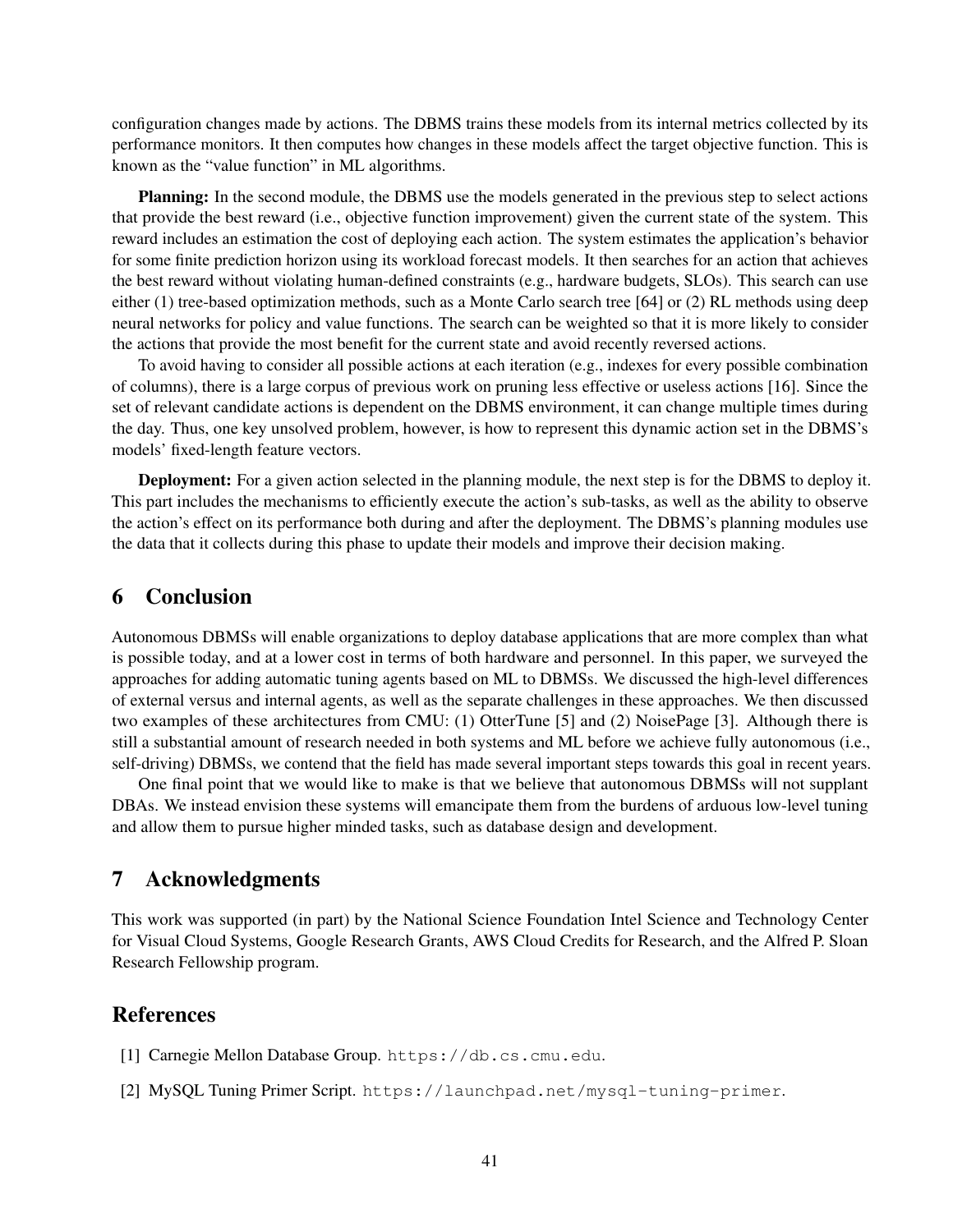- [3] NoisePage. https://noise.page.
- [4] Oracle Self-Driving Database. https://www.oracle.com/database/ autonomous-database/index.html.

- [5] OtterTune. https://ottertune.cs.cmu.edu.
- [6] Peloton. https://pelotondb.io.
- [7] PostgreSQL Configuration Wizard. https://pgtune.leopard.in.ua.
- [8] L. Abraham, J. Allen, O. Barykin, V. Borkar, B. Chopra, C. Gerea, D. Merl, J. Metzler, D. Reiss, S. Subramanian, J. L. Wiener, and O. Zed. Scuba: Diving into data at facebook. *Proc. VLDB Endow.*, 6(11):1057–1067, Aug. 2013.
- [9] J. Arulraj, A. Pavlo, and P. Menon. Bridging the archipelago between row-stores and column-stores for hybrid workloads. In *Proceedings of the 2016 International Conference on Management of Data*, SIGMOD '16, pages 583–598, 2016.
- [10] P. Bailis, E. Gan, S. Madden, D. Narayanan, K. Rong, and S. Suri. Macrobase: Prioritizing attention in fast data. In *Proceedings of the 2017 ACM International Conference on Management of Data*, SIGMOD '17, pages 541–556, 2017.
- [11] D. Basu, Q. Lin, W. Chen, H. T. Vo, Z. Yuan, P. Senellart, and S. Bressan. *Cost-Model Oblivious Database Tuning with Reinforcement Learning*, pages 253–268. 2015.
- [12] P. Bernstein, M. Brodie, S. Ceri, D. DeWitt, M. Franklin, H. Garcia-Molina, J. Gray, J. Held, J. Hellerstein, H. Jagadish, et al. The asilomar report on database research. *SIGMOD record*, 27(4):74–80, 1998.
- [13] N. Bruno and S. Chaudhuri. Automatic physical database tuning: a relaxation-based approach. In *SIGMOD*, pages 227–238, 2005.
- [14] S. Ceri, S. Navathe, and G. Wiederhold. Distribution design of logical database schemas. *IEEE Trans. Softw. Eng.*, 9(4):487–504, 1983.
- [15] S. Chaudhuri and V. Narasayya. Autoadmin "what-if" index analysis utility. *SIGMOD Rec.*, 27(2):367–378, 1998.
- [16] S. Chaudhuri and V. Narasayya. Self-tuning database systems: a decade of progress. In *VLDB*, pages 3–14, 2007.
- [17] S. Chaudhuri and V. R. Narasayya. An efficient cost-driven index selection tool for microsoft SQL server. In *VLDB*, pages 146–155, 1997.
- [18] S. Chaudhuri and G. Weikum. Rethinking database system architecture: Towards a self-tuning RISC-style database system. In *VLDB*, pages 1–10, 2000.
- [19] B. Dageville and M. Zait. Sql memory management in oracle9i. In *Proceedings of the 28th International Conference on Very Large Data Bases*, VLDB '02, pages 962–973, 2002.
- [20] B. Debnath, D. Lilja, and M. Mokbel. SARD: A statistical approach for ranking database tuning parameters. In *ICDEW*, pages 11–18, 2008.
- [21] K. Dias, M. Ramacher, U. Shaft, V. Venkataramani, and G. Wood. Automatic performance diagnosis and tuning in oracle. In *CIdR*, 2005.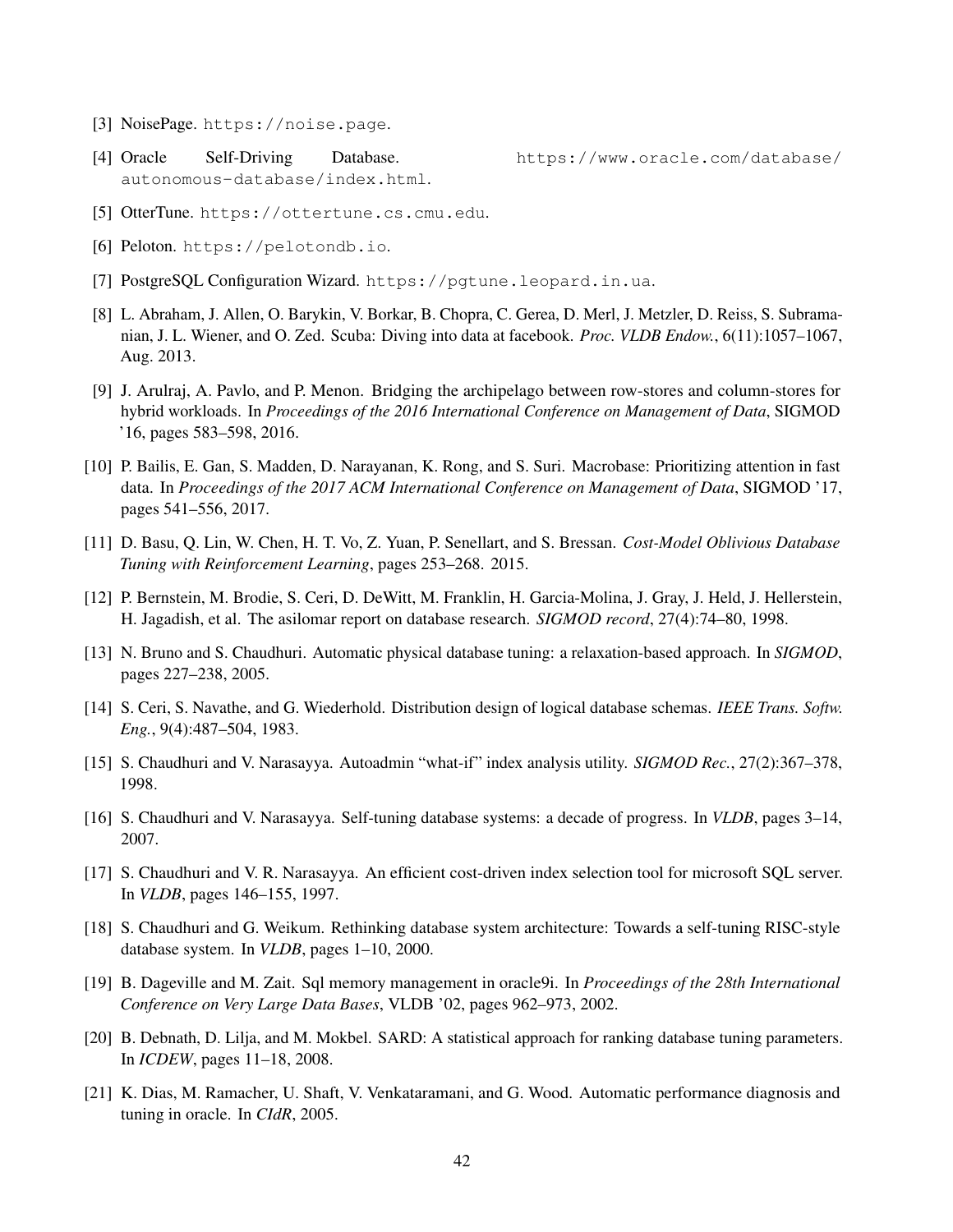- [22] D. E. Difallah, A. Pavlo, C. Curino, and P. Cudré-Mauroux. OLTP-Bench: An extensible testbed for benchmarking relational databases. *PVLDB*, 7(4):277–288, 2013.
- [23] B. Ding, S. Das, R. Marcus, W. Wu, S. Chaudhuri, and V. Narasayya. Ai meets ai: Leveraging query executions to improve index recommendations. In *Proceedings of the 2019 ACM International Conference on Management of Data*, SIGMOD '19, 2019.
- [24] S. Duan, V. Thummala, and S. Babu. Tuning database configuration parameters with iTuned. *VLDB*, 2:1246–1257, August 2009.
- [25] G. C. Durand, M. Pinnecke, R. Piriyev, M. Mohsen, D. Broneske, G. Saake, M. S. Sekeran, F. Rodriguez, and L. Balami. Gridformation: Towards self-driven online data partitioning using reinforcement learning. aiDM'18, pages 1:1–1:7, 2018.
- [26] A. Ganapathi, H. Kuno, U. Dayal, J. L. Wiener, A. Fox, M. Jordan, and D. Patterson. Predicting multiple metrics for queries: Better decisions enabled by machine learning. In *International Conference on Data Engineering*, pages 592–603. IEEE, 2009.
- [27] G. Graefe, W. Guy, and C. Sauer. *Instant Recovery with Write-Ahead Logging: Page Repair, System Restart, and Media Restore*. Synthesis Lectures on Data Management. Morgan & Claypool Publishers, 2014.
- [28] C. Gupta, A. Mehta, and U. Dayal. PQR: Predicting Query Execution Times for Autonomous Workload Management. In *ICAC*, pages 13–22, 2008.
- [29] H. Gupta, V. Harinarayan, A. Rajaraman, and J. D. Ullman. Index selection for olap. In *ICDE*, pages 208–219, 1997.
- [30] M. Hammer. Self-adaptive automatic data base design. In *National Computer Conference*, AFIPS '77, pages 123–129, 1977.
- [31] M. Hammer and A. Chan. Index selection in a self-adaptive data base management system. In *SIGMOD*, pages 1–8, 1976.
- [32] M. Hammer and B. Niamir. A heuristic approach to attribute partitioning. In *SIGMOD*, pages 93–101, 1979.
- [33] B. Hilprecht, C. Binnig, and U. Röhm. Towards learning a partitioning advisor with deep reinforcement learning. In *aiDM@SIGMOD*, pages 6:1–6:4, 2019.
- [34] S. E. Hudson and R. King. Cactis: A self-adaptive, concurrent implementation of an object-oriented database management system. *ACM Trans. Database Syst.*, 14(3):291–321, Sept. 1989.
- [35] M. Y. L. Ip, L. V. Saxton, and V. V. Raghavan. On the selection of an optimal set of indexes. *IEEE Trans. Softw. Eng.*, 9(2):135–143, 1983.
- [36] O. Ivanov and S. Bartunov. Adaptive cardinality estimation. *CoRR*, abs/1711.08330, 2017.
- [37] A. Kipf, T. Kipf, B. Radke, V. Leis, P. A. Boncz, and A. Kemper. Learned cardinalities: Estimating correlated joins with deep learning. In *CIDR*, 2019.
- [38] T. Kraska, M. Alizadeh, A. Beutel, E. H. Chi, A. Kristo, G. Leclerc, S. Madden, H. Mao, and V. Nathan. Sagedb: A learned database system. In *CIDR*, 2019.
- [39] T. Kraska, A. Beutel, E. H. Chi, J. Dean, and N. Polyzotis. The case for learned index structures. In *Proceedings of the 2018 International Conference on Management of Data*, pages 489–504, 2018.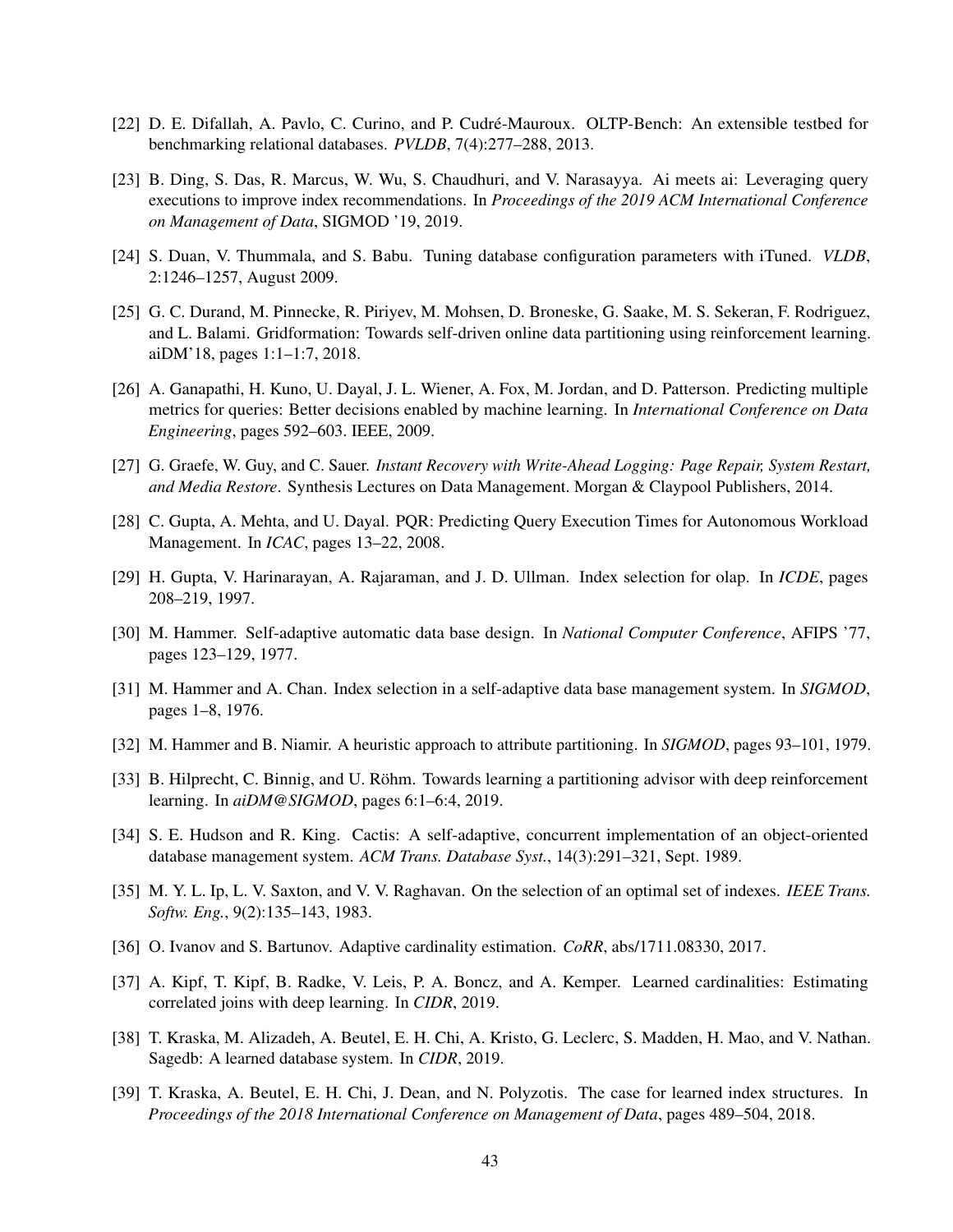- [40] S. Kumar. Oracle Database 10g: The self-managing database, Nov. 2003. White Paper.
- [41] E. Kwan, S. Lightstone, A. Storm, and L. Wu. Automatic configuration for IBM DB2 universal database. Technical report, IBM, jan 2002.
- [42] E. Kwan, S. Lightstone, A. Storm, and L. Wu. Automatic configuration for IBM DB2 universal database. Technical report, IBM, jan 2002.
- [43] K. D. Levin. Adaptive structuring of distributed databases. In *National Computer Conference*, AFIPS '82, pages 691–696, 1982.
- [44] T. Li, M. Butrovich, A. Ngom, W. McKinney, and A. Pavlo. Mainlining databases: Supporting fast transactional workloads on universal columnar data file formats. 2019. *Under Submission*.
- [45] H. Liu, M. Xu, Z. Yu, V. Corvinelli, and C. Zuzarte. Cardinality estimation using neural networks. CASCON '15, pages 53–59, 2015.
- [46] L. Ma, D. V. Aken, A. Hefny, G. Mezerhane, A. Pavlo, and G. J. Gordon. Query-based workload forecasting for self-driving database management systems. In *Proceedings of the 2018 ACM International Conference on Management of Data*, SIGMOD '18, 2018.
- [47] R. Marcus, P. Negi, H. Mao, C. Zhang, M. Alizadeh, T. Kraska, O. Papaemmanouil, and N. Tatbul. Neo: A learned query optimizer. *CoRR*, abs/1904.03711, 2019.
- [48] R. Marcus and O. Papaemmanouil. Deep reinforcement learning for join order enumeration. In *aiDM@SIGMOD*, pages 3:1–3:4, 2018.
- [49] R. Marcus and O. Papaemmanouil. Plan-structured deep neural network models for query performance prediction. *CoRR*, abs/1902.00132, 2019.
- [50] R. Marcus and O. Papaemmanouil. Towards a hands-free query optimizer through deep learning. In *CIDR 2019, 9th Biennial Conference on Innovative Data Systems Research*, 2019.
- [51] B. Mozafari, C. Curino, A. Jindal, and S. Madden. Performance and resource modeling in highly-concurrent oltp workloads. In *Proceedings of the 2013 ACM SIGMOD International Conference on Management of Data*, SIGMOD '13, pages 301–312, 2013.
- [52] R. Mukkamala, S. C. Bruell, and R. K. Shultz. Design of partially replicated distributed database systems: an integrated methodology. *SIGMETRICS Perform. Eval. Rev.*, 16(1):187–196, 1988.
- [53] D. Narayanan, E. Thereska, and A. Ailamaki. Continuous resource monitoring for self-predicting DBMS. In *MASCOTS*, pages 239–248, 2005.
- [54] R. Nehme and N. Bruno. Automated partitioning design in parallel database systems. In *SIGMOD*, SIGMOD, pages 1137–1148, 2011.
- [55] T. Neumann, T. Mühlbauer, and A. Kemper. Fast serializable multi-version concurrency control for main-memory database systems. SIGMOD, 2015.
- [56] J. Ortiz, M. Balazinska, J. Gehrke, and S. S. Keerthi. Learning state representations for query optimization with deep reinforcement learning. DEEM'18, pages 4:1–4:4, 2018.
- [57] A. Pavlo, G. Angulo, J. Arulraj, H. Lin, J. Lin, L. Ma, P. Menon, T. Mowry, M. Perron, I. Quah, S. Santurkar, A. Tomasic, S. Toor, D. V. Aken, Z. Wang, Y. Wu, R. Xian, and T. Zhang. Self-driving database management systems. In *CIDR 2017, Conference on Innovative Data Systems Research*, 2017.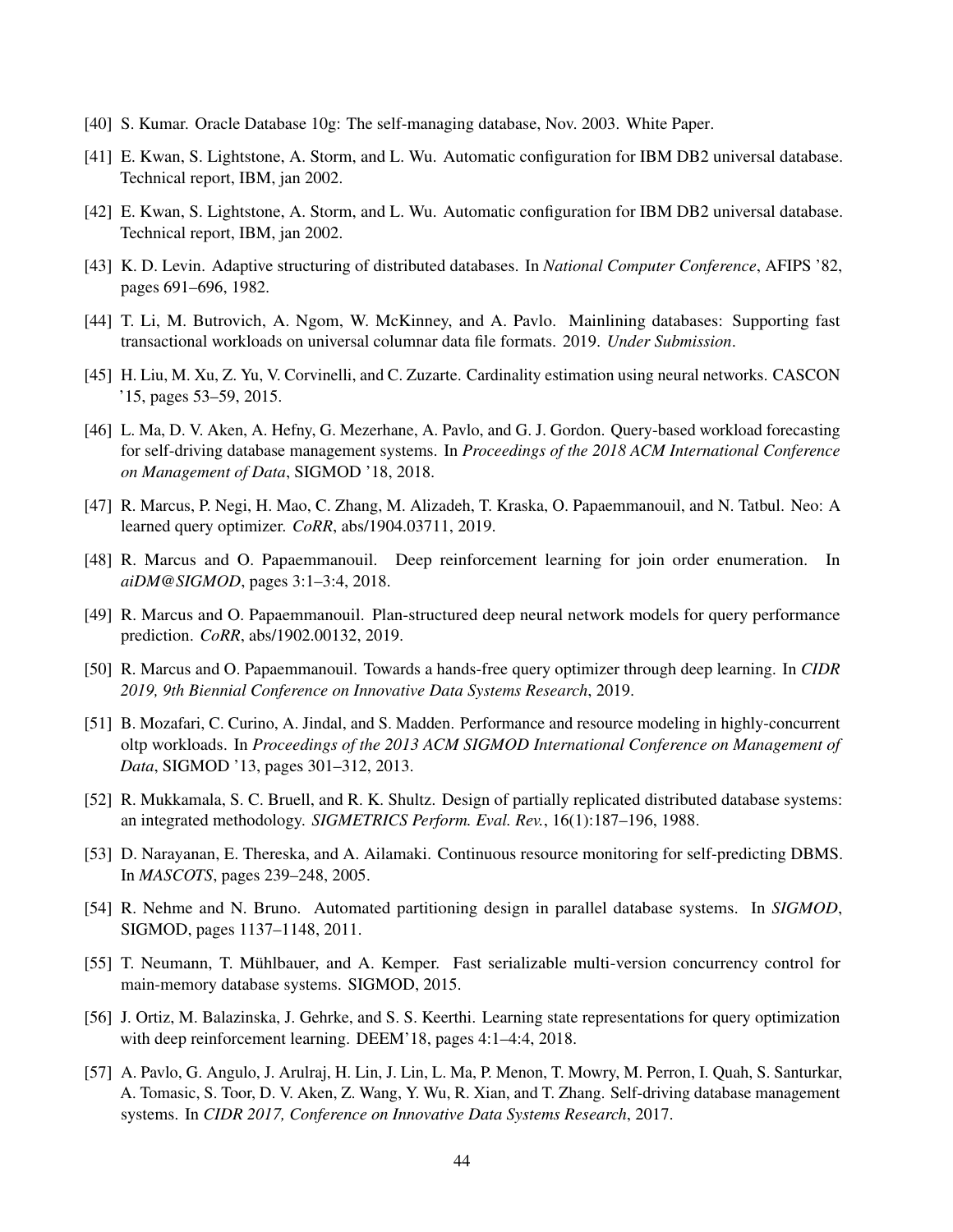- [58] A. Pavlo, C. Curino, and S. Zdonik. Skew-Aware Automatic Database Partitioning in Shared-Nothing, Parallel OLTP Systems. In *SIGMOD*, pages 61–72, 2012.
- [59] A. Pavlo et al. Make Your Database Dream of Electric Sheep: Engineering for Self-Driving Operation. 2019. *Under Submission*.
- [60] A. Pavlo, E. P. Jones, and S. Zdonik. On predictive modeling for optimizing transaction execution in parallel oltp systems. *Proc. VLDB Endow.*, 5:85–96, October 2011.
- [61] D. Sculley, G. Holt, D. Golovin, E. Davydov, T. Phillips, D. Ebner, V. Chaudhary, and M. Young. Machine learning: The high interest credit card of technical debt. In *SE4ML: Software Engineering for Machine Learning (NIPS 2014 Workshop)*, 2014.
- [62] A. Sharma, F. M. Schuhknecht, and J. Dittrich. The case for automatic database administration using deep reinforcement learning. *CoRR*, abs/1801.05643, 2018.
- [63] Y. Sheng, A. Tomasic, T. Zhang, and A. Pavlo. Scheduling OLTP transactions via learned abort prediction. In *aiDM@SIGMOD*, pages 1:1–1:8, 2019.
- [64] D. Silver, A. Huang, C. J. Maddison, A. Guez, L. Sifre, G. van den Driessche, J. Schrittwieser, I. Antonoglou, V. Panneershelvam, M. Lanctot, S. Dieleman, D. Grewe, J. Nham, N. Kalchbrenner, I. Sutskever, T. Lillicrap, M. Leach, K. Kavukcuoglu, T. Graepel, and D. Hassabis. Mastering the game of go with deep neural networks and tree search. *Nature*, 529:484–503, 2016.
- [65] A. A. Soror, U. F. Minhas, A. Aboulnaga, K. Salem, P. Kokosielis, and S. Kamath. Automatic virtual machine configuration for database workloads. In *SIGMOD*, pages 953–966, 2008.
- [66] M. Stillger, G. M. Lohman, V. Markl, and M. Kandil. LEO DB2's LEarning Optimizer. In *Proceedings of the 27th International Conference on Very Large Data Bases*, VLDB '01, pages 19–28, 2001.
- [67] A. J. Storm, C. Garcia-Arellano, S. S. Lightstone, Y. Diao, and M. Surendra. Adaptive self-tuning memory in DB2. In *VLDB*, pages 1081–1092, 2006.
- [68] D. G. Sullivan, M. I. Seltzer, and A. Pfeffer. Using probabilistic reasoning to automate software tuning. SIGMETRICS, pages 404–405, 2004.
- [69] T.Hastie, R.Tibshirani, and J.Friedman. *The Elements of Statistical Learning*. Springer, 2001.
- [70] W. Tian, P. Martin, and W. Powley. Techniques for automatically sizing multiple buffer pools in DB2. In *CASCON*, pages 294–302, 2003.
- [71] G. Valentin, M. Zuliani, D. Zilio, G. Lohman, and A. Skelley. DB2 advisor: an optimizer smart enough to recommend its own indexes. In *ICDE*, pages 101–110, 2000.
- [72] D. Van Aken, A. Pavlo, G. J. Gordon, and B. Zhang. Automatic database management system tuning through large-scale machine learning. In *Proceedings of the 2017 ACM International Conference on Management of Data*, SIGMOD '17, pages 1009–1024, 2017.
- [73] G. Weikum, C. Hasse, A. Mönkeberg, and P. Zabback. The COMFORT automatic tuning project. *Information Systems*, 19(5):381–432, July 1994.
- [74] G. Weikum, A. Moenkeberg, C. Hasse, and P. Zabback. Self-tuning database technology and information services: From wishful thinking to viable engineering. In *Proceedings of the 28th International Conference on Very Large Data Bases*, VLDB '02, pages 20–31, 2002.